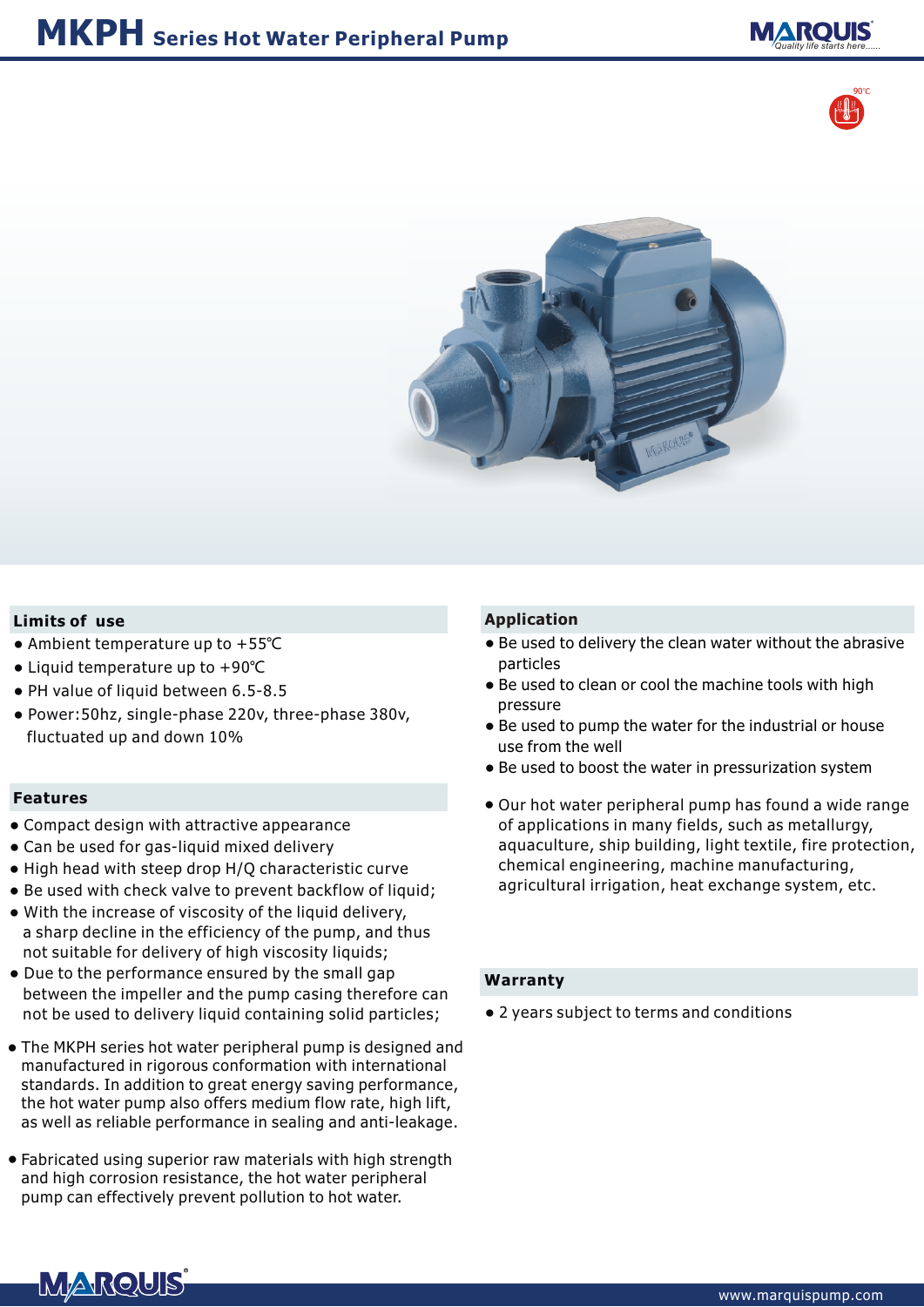

# **CHARACTERISTIC CURVES AND PERFORMANCE DATA**

**50 Hz n**=**2850 rpm Hs**=**0 m**



| Model           |                   |           | Power     | Q      | $m^3/h$ | 0  | 0.3 | 0.6             | 0.9 | 1.2 | 1.5 | 1.8 | 2.1 | 2.4 | 2.7 | 3.0 | 3.3 |
|-----------------|-------------------|-----------|-----------|--------|---------|----|-----|-----------------|-----|-----|-----|-----|-----|-----|-----|-----|-----|
| Single-phase    | Three-phase       | <b>KW</b> | <b>HP</b> |        | I/min   | 0  | 5   | 10 <sup>°</sup> | 15  | 20  | 25  | 30  | 35  | 40  | 45  | 50  | 55  |
| MKPH62          | MKH <sub>62</sub> | 0.37      | 0.50      |        |         | 33 | 27  | 22              | 17  | 12  | 7   | 3   |     |     |     |     |     |
| MKPH63          | MKH63             | 0.42      | 0.55      |        |         | 40 | 36  | 31              | 26  | 22  | 18  | 14  | 9   | 4   |     |     |     |
| <b>MKPH70-1</b> | <b>MKH70-1</b>    | 0.55      | 0.75      | Н<br>m | 65      | 60 | 51  | 52              | 44  | 37  | 30  | 22  | 17  | 12  | 8   |     |     |
| <b>MKPH80-1</b> | <b>MKH80-1</b>    | 0.75      |           |        | 70      | 65 | 60  | 55              | 50  | 46  | 40  | 36  | 31  | 26  | 22  |     |     |
| MKPH200         | <b>MKH200</b>     | 1.5       | 2         |        |         | 90 | 84  | 75              | 70  | 66  | 60  | 55  | 50  | 45  | 34  | 28  | 20  |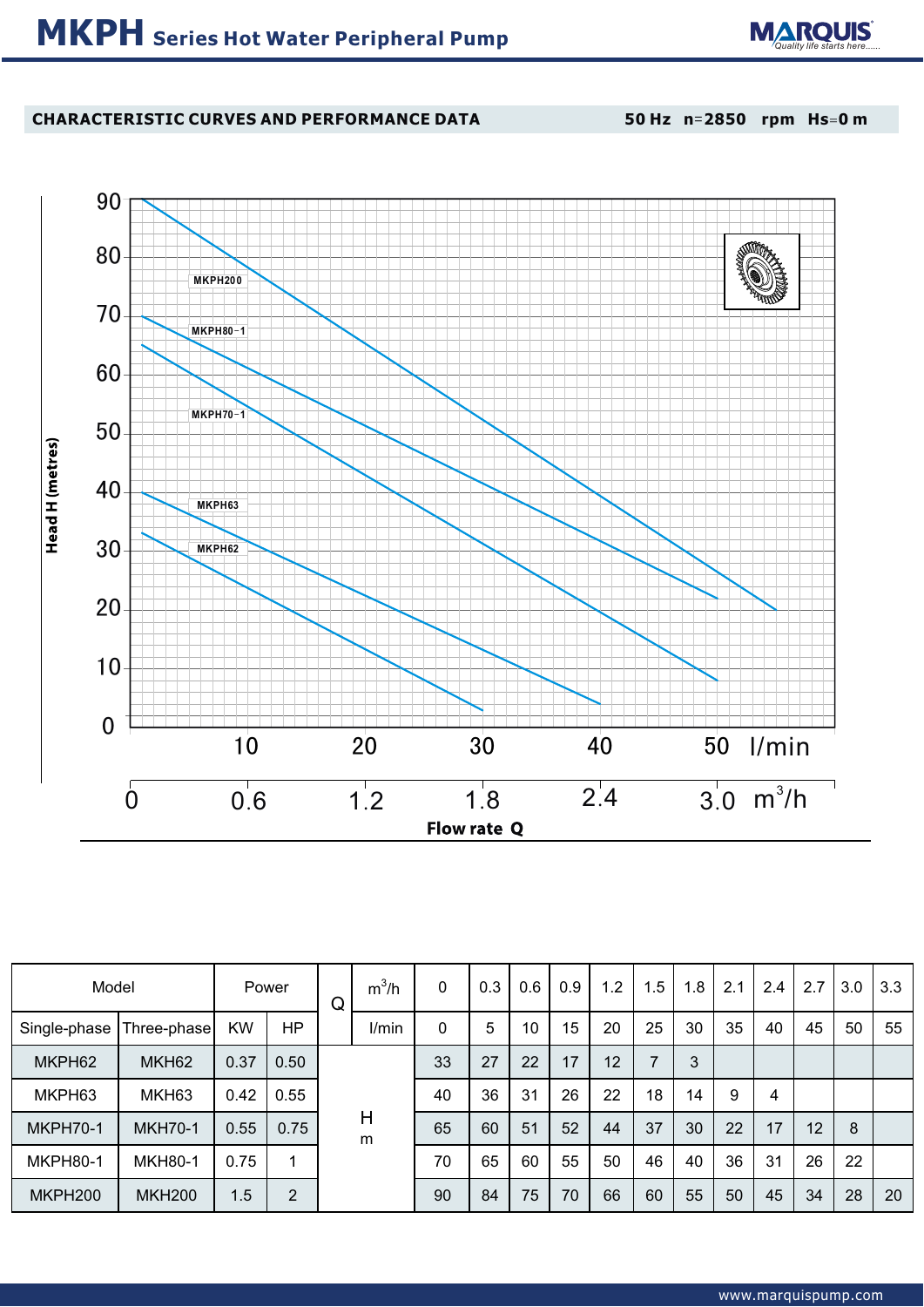



| Model           |                   | Openings        |                      | Dimensions(mm) |     |     |    |    |     |     |     |     |    |    |
|-----------------|-------------------|-----------------|----------------------|----------------|-----|-----|----|----|-----|-----|-----|-----|----|----|
| Single-phase    | Three-phase       | DN <sub>1</sub> | DN <sub>2</sub>      | a              |     | h   | h1 |    |     | m   | n   | n1  | W  | s  |
| MKPH62          | MKH <sub>62</sub> | 1"              | 1"                   | 44             | 256 | 155 | 63 | 20 | 142 | 90  | 120 | 100 | 65 |    |
| MKPH63          | MKH <sub>63</sub> | 1"              | 4 !!                 | 44             | 230 | 155 | 63 | 17 | 138 | 57  | 118 | 100 | 60 |    |
| <b>MKPH70-1</b> | <b>MKH70-1</b>    | $\mathbf{1}$    | $\ddot{\phantom{1}}$ | 47             | 284 | 180 | 71 | 20 | 164 | 103 | 137 | 110 | 66 |    |
| <b>MKPH80-1</b> | <b>MKH80-1</b>    | 1"              | 4 H                  | 57             | 305 | 180 | 71 | 20 | 163 | 103 | 137 | 110 | 77 |    |
| MKPH200         | <b>MKH200</b>     | 1"              | 1"                   | 55             | 354 | 200 | 80 | 20 | 174 | 100 | 154 | 125 | 81 | 11 |

| Model           | Piece |       | NW(kg) | Volume $(m^3)$ | _(cm) | W(cm) | H(cm) |  |
|-----------------|-------|-------|--------|----------------|-------|-------|-------|--|
| MKPH62          |       | 5.6   | 5.3    | 0.007          | 28.00 | 14.50 | 17.50 |  |
| MKPH63          |       | 6.1   | 5.8    | 0.007          | 25.00 | 15.00 | 17.50 |  |
| <b>MKPH70-1</b> |       | 8.7   | 8.3    | 0.010          | 30.50 | 16.00 | 20.00 |  |
| <b>MKPH80-1</b> |       | 10.76 | 10.36  | 0.011          | 33.30 | 16.40 | 20.70 |  |
| MKPH200         |       | 18.62 | 17.46  | 0.021          | 39.00 | 22.00 | 25.00 |  |